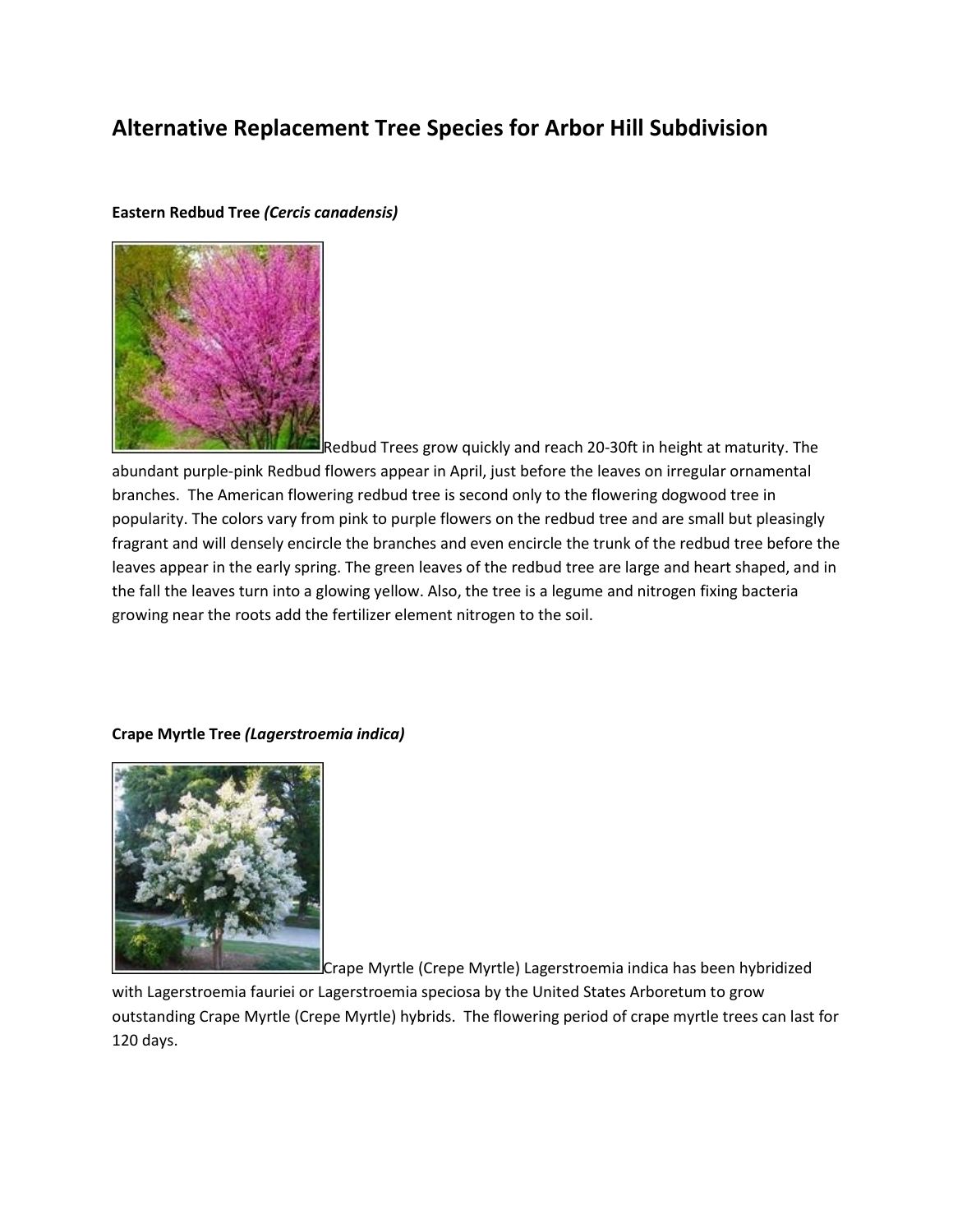# **Red Maple** *(Acer rubrum)*



The Red Maple tree is a native flowering shade tree in a large part of

eastern America that grows from Canada and Maine south to Southern Florida. The Red Maple Tree has leaves that are quite variable in size growing from 2 to 6 inches wide, and three lobes generally, but can occasionally have 5 lobes. In native forest, the Red Maple tree thrives in bottom moist lands such as swamps, but will also grow well in upland soil profiles, apparently unaffected by stresses of acid soils or alkaline soils. Native American Red Maple trees are well adapted for growing in most of the United States of America and can be grown as a timber tree or a shade tree.

Popular Varieties of Red Maple:

# **Fantasy Maple Tree (***Acer x freemanii)*



The 'Fantasy Maple' Trees were introduced into commerce through the

U.S. National Arboretum research project. During the Spring the Fantasy Maple tree buds burst into growth early in the spring, revealing their dense medium-green colored leaves with a consistent coloration, until the ruby red color becomes the most spectacular specimen in the fall. The bright, waxy, green leaves of the Fantasy Maple Tree begin to turn a brilliant red-orange color in the fall, even in warm very climates.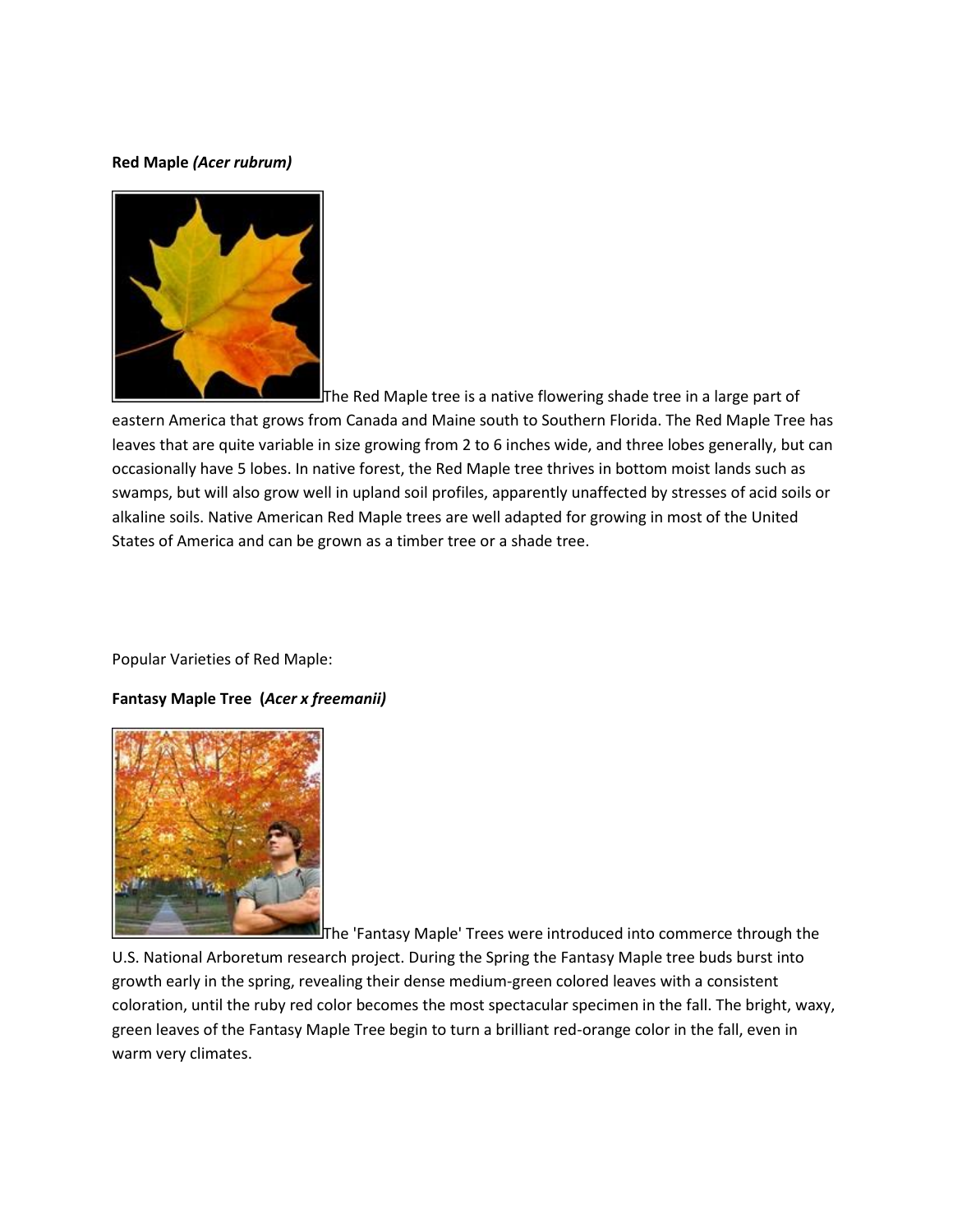# **Flame Maple Tree** *(Acer ginnala)*



The USDA soil conservation services at their research plots developed the hybrid, Flame Maple tree that was released to tree nursery growers for distribution throughout the United States. The Orange-Red brilliance is captured in the fall leaf color of the Flame Maple tree and matures rapidly into a deeper red color as the fall dormancy season progresses. The Flame Maple tree is a well adapted tree and a very good shade tree choice for gardens in the Northern and Southern States.

#### **Japanese Maple such as the:**

**Bloodgood Japanese Maple** *(Acer palmatum var. atropurpureum)*



The nature of the Bloodgood Red Japanese Maple Tree is to form a round

canopy with multi-trunks, and is most commonly used as a specimen tree in the landscape or containerized for use near a patio or pool. The Bloodgood Japanese Maple Tree thrives very well in many of the United States and is recorded to have survived low temperatures of minus 15 degrees F.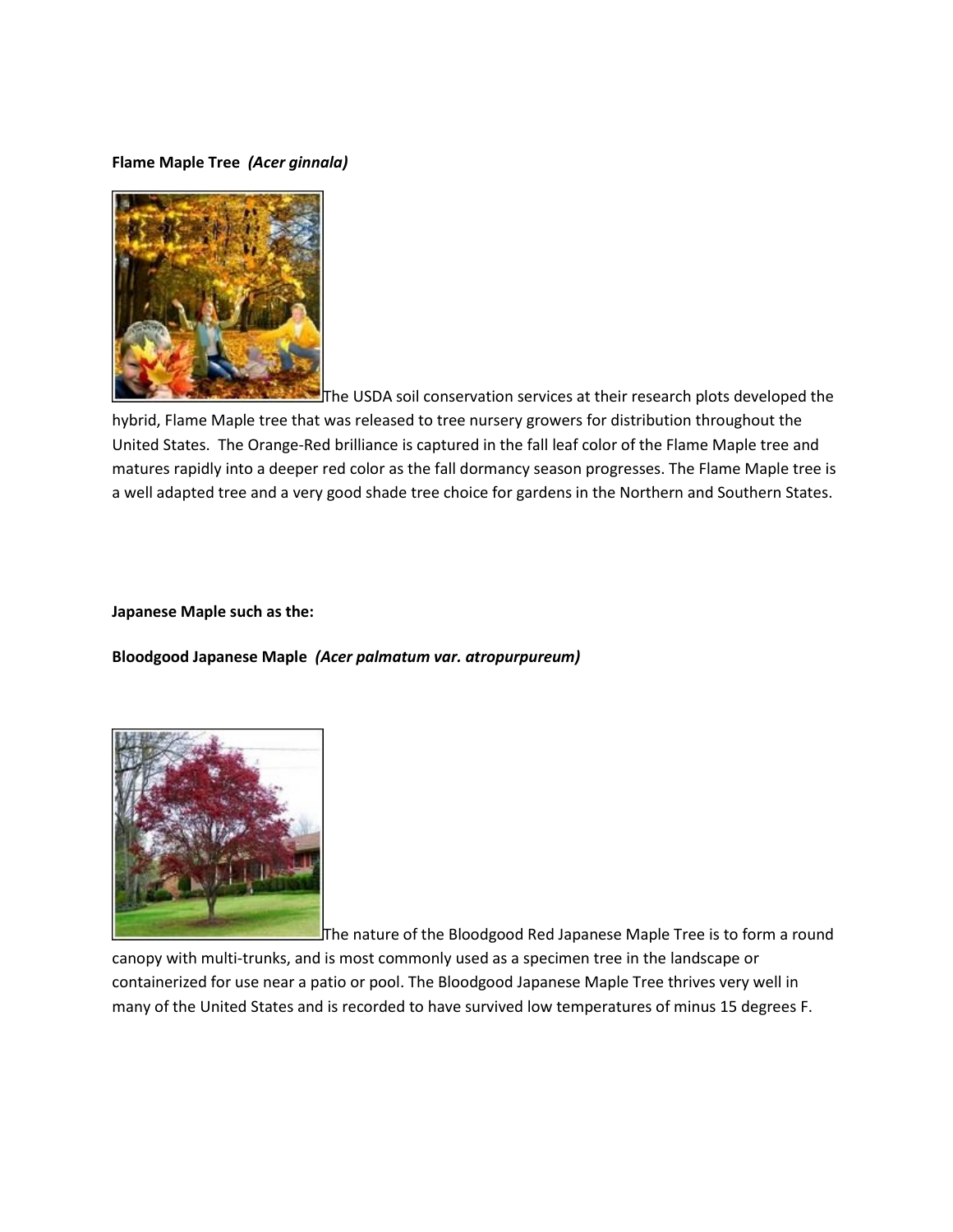# **Flowering Dogwood Tree** *(Cornus florida)*



The Dogwood tree is a native American flowering tree. The Dogwood

flower bud opens with four brights most commonly called flower petals changing to a glowing pure white and the flower is shaped like a white cross. Dogwoods are a medium size tree that grows to about twenty feet in height and the spread of the branches is about the same. Dogwood trees are very resistant to droughts and can even survive in full sun although they grow much better underneath the shade of other yard trees.

# **Kousa Dogwood Tree** *(Cornus kousa)*



Highly disease resistant and trouble free.

White springtime blooms and red berries last for months, followed by striking red and purple hues just in time for the autumn season. The shallow root system of the Kousa makes it a perfect tree to plant near homes without fear of the roots damaging any structures. The Kousa Dogwood flowers about a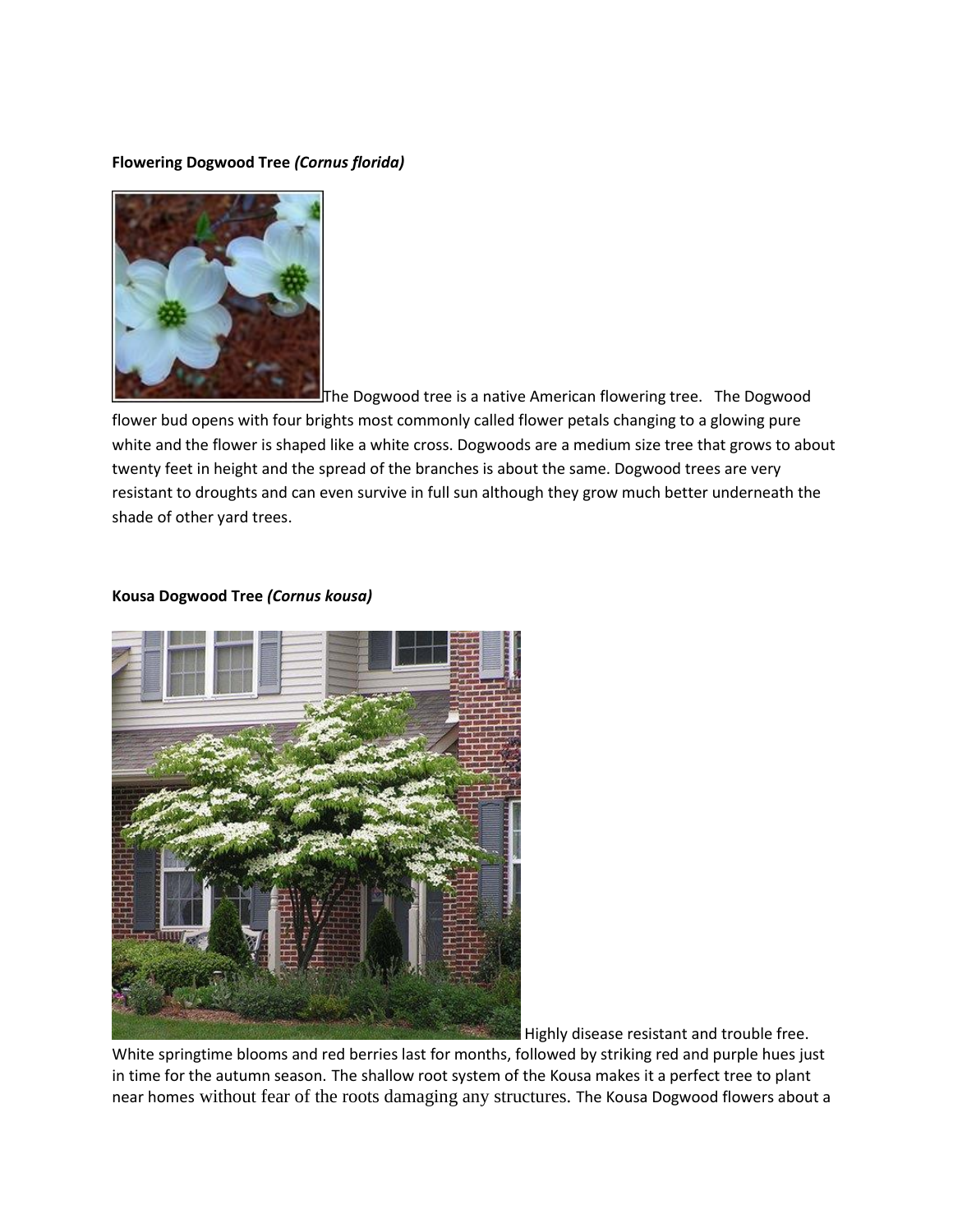month later than the standard Dogwood. It has leaves when it flowers, which make an attractive backdrop.

## **Chaste Tree** *(Vitex agnus castus)*



The Chaste Tree is a beautiful flowering tree with lilac colored blooms that sprout up at the top of the tree. Chaste Trees are low maintenance trees which grow well in full sun or partial shade. The blooms of the Chaste tree shoot outward from the top of the tree. The Flowering Chaste Tree has pure white long lasting flower spikes. The Flowering Chaste tree prefers heat for best

bloom.

# **Flowering Crabapple Tree (Various species)**

**E** Flowering crabapple trees are very popular early March flowering trees.

The distinctive fluffy, cottony flowers completely encircle leafless branches with single or double stacked blooms that vary in colors of white, pink and red. Shiny, tiny green leaves may appear within the globular clusters of flowers soon after the flowers appear, and rapidly increase in length as the flowers fade.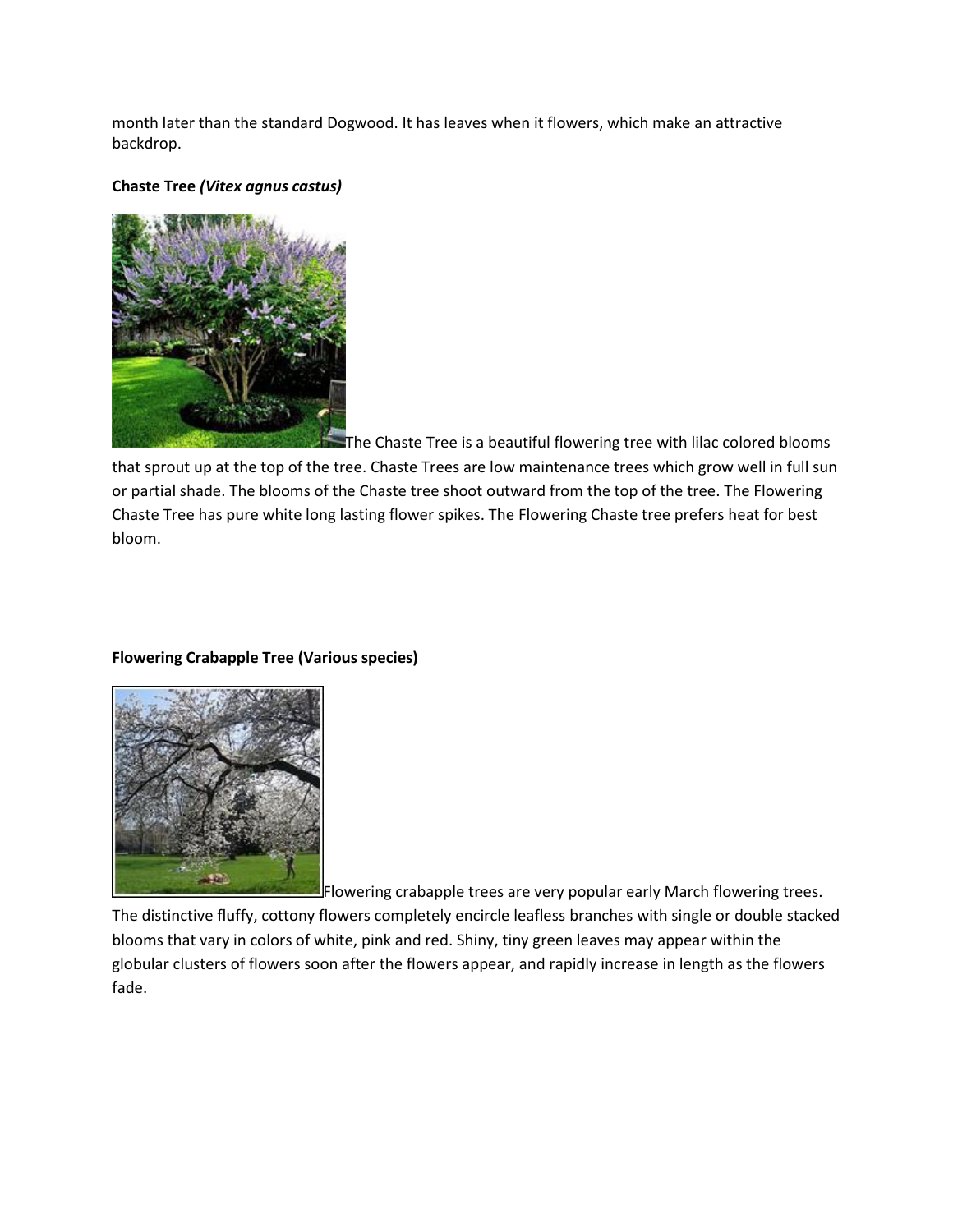### **Sourwood Tree** *(Oxydendrum arboreum)*



The Sourwood Tree should be the

shade tree of choice for anyone who seeks vibrant red fall leaves which rival even the maple. The new growth that appears is a bronze color with large, dark-green leaves that turn orange and scarlet in color in the Fall. The Sourwood Tree is a slow grower with an upright oval crown that is 25-30 feet high and 20 feet wide. In the late Summer, drooping clusters of fragrant Lily-of-the-Valley-like white flowers add an interesting and unique look to the Sourwood Tree.

### **Grancy Greybeard Tree or Fringe Tree** *(Chionanthus virginicus)*



The Grancy Greybeard, as it is

commonly known in the south, is also called the Fringe tree. This white, feathery flower completely covers bare, gray branches, in late spring, after most other flowering trees have finished there carnival of flowering. During the two week blooming period, the Grancy Greybeard flowers emit a sweet lilac scent, especially in the evening. The small Flowering Grancy Greybeard tree sheds its 6-8 inch-long leaves in the fall after turning a bright yellow color. At maturity the plant will grow slowly to 30 foot heights.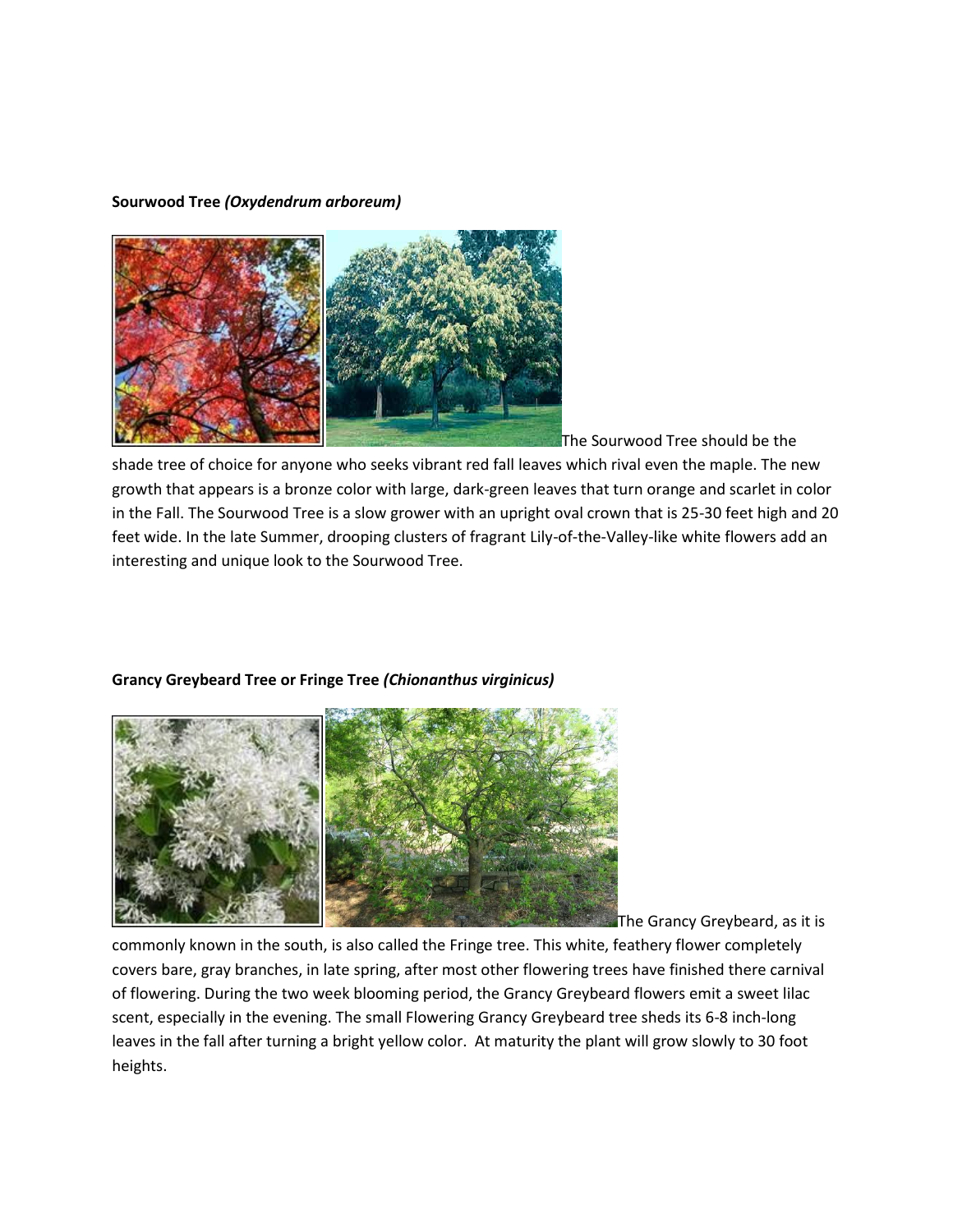## **Eastern Hophornbeam Tree** *(Ostrya virginiana)*



American Hophornbeam trees are

good medium-sized trees (30 feet) to plant as a shade tree. These native American shade trees grow from Canada to Florida. The Eastern Hophornbeam is a slow growing tree, and is often planted as an ornamental shade tree because hophornbeam is so resistant to drought.



# **Golden Raintree Shade Tree** *(Koelreuteria paniculata)*

The Golden Raintree Shade Tree is a medium-sized shade tree that

produces a remarkable floral display in June and July, in a cascade of brilliant yellow flowers produced in enormous panicles. The Golden Raintree turns bright yellow in the fall. Inflated decorative seed pods turn from pale green to pink as Summer progresses are very ornamental. The spring yellow flowers of